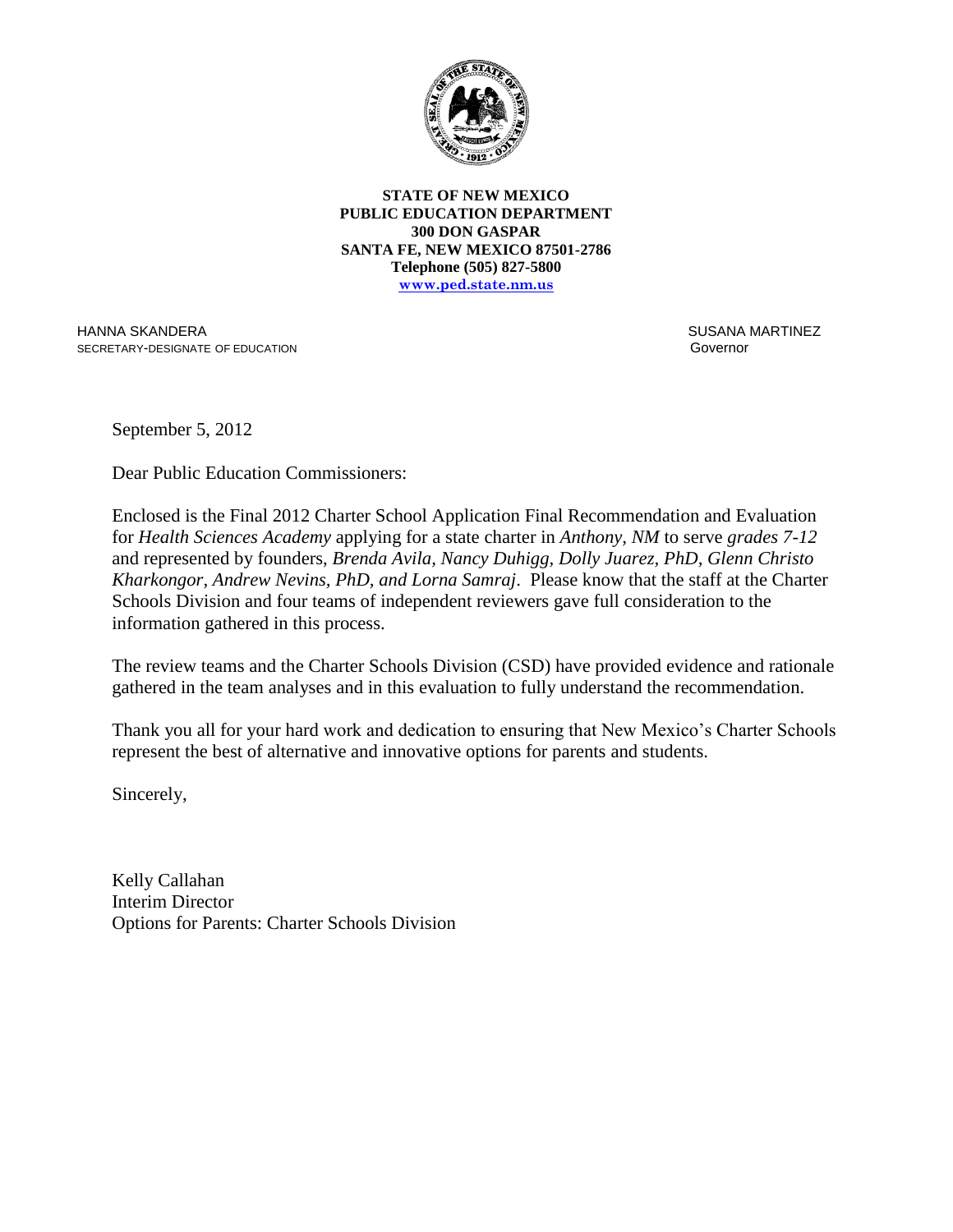## **I. Recommendation**

Approve: 1

Overall the application is complete and adequate; and during their Capacity Interview, the applicant(s) demonstrated the capacity to implement the education and governance/management plans as described in the application. Nothing was identified that would indicate the applicant(s) do not have the experience, knowledge, and competence to successfully open and operate a charter school.

## Approve with Conditions:

Overall the application is complete and adequate; and during their Capacity Interview, the applicant(s) demonstrated the capacity to implement the education and governance/management plans as described in the application. Nothing was identified that would indicate the applicant(s) do not have the experience, knowledge, and competence to successfully open and operate a charter school; however, the conditions listed below are required by law and must be addressed. If the PEC determines that there are any other conditions that need to be addressed, then those should be negotiated in a preliminary contract.

### **PROPOSED CONDITIONS**

The Applicant will negotiate a preliminary contract with the Public Education Commission pursuant to 22-8B-9.1:

- 1. Obtain standing as an approved Board of Finance
- 2. Secure a facility that meets PSFA Approval
- 3. Complete the planning-year checklist

### Deny:  $\boxtimes$

Overall the application is either incomplete or inadequate; or during their Capacity Interview, the applicant(s) did not sufficiently demonstrate the experience, knowledge, and competence to successfully open and operate a charter school.

The Charter Schools Act, in paragraph 1 of Subsection L of Section 22-8B-6 NMSA 1978, states that a chartering authority may approve, approve with conditions or deny an application. A chartering authority may deny an application if:

- (1) the application is incomplete or inadequate;
- (2) the application does not propose to offer an educational program consistent with the requirements and purposes of the Charter Schools Act;
- (3) the proposed head administrator or other administrative or fiscal staff was involved with another charter school whose charter was denied or revoked for fiscal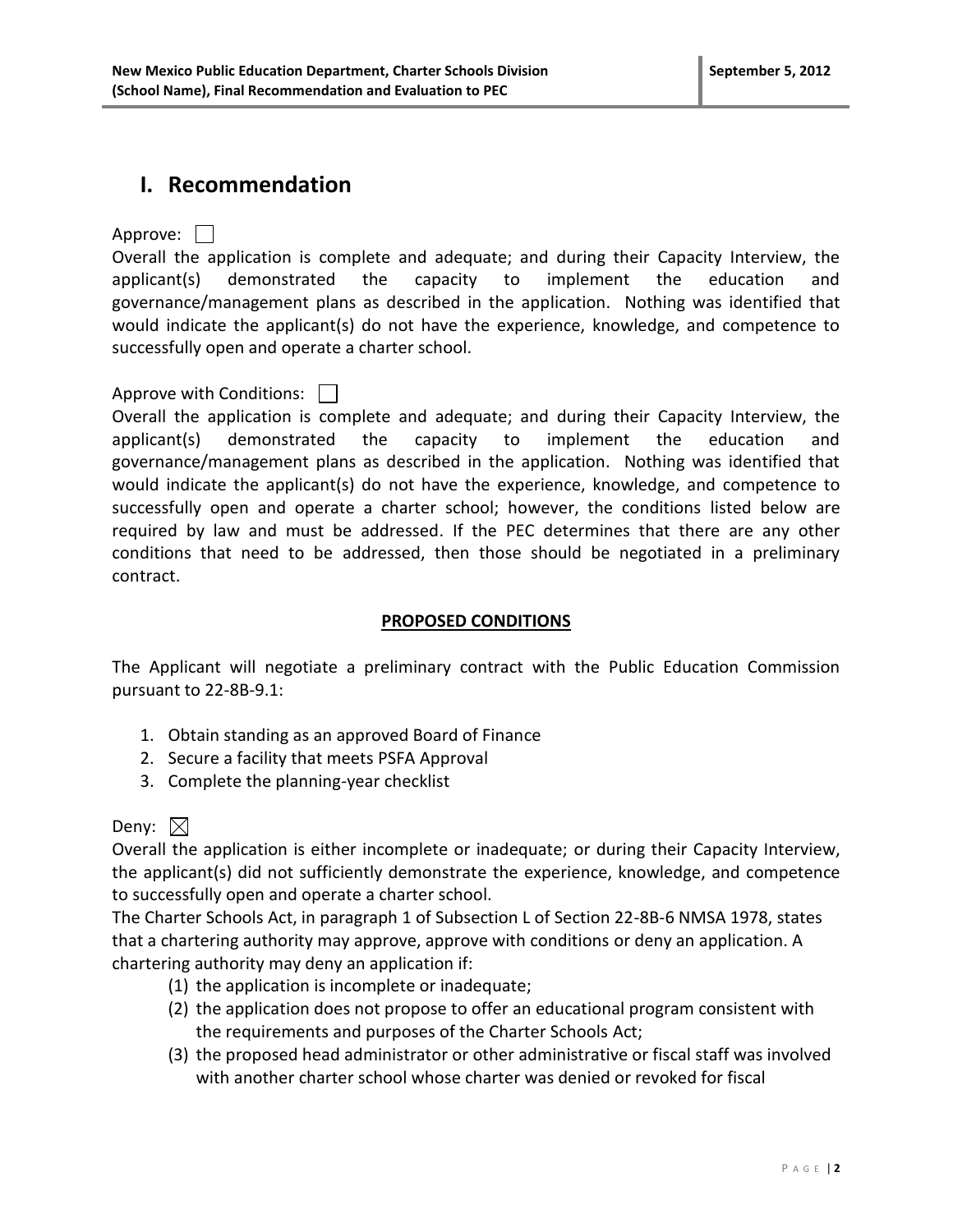management or the proposed head administrator or other administrative or fiscal staff was discharged from a public school for fiscal mismanagement;

- (4) for a proposed state-chartered charter school, it does not request to have the governing body of the charter school designated as a board of finance or the governing body does not qualify as a board of finance; or
- (5) The application is otherwise contrary to the best interests of the charter school's projected students, the local community or the school district in whose geographic boundaries the charter school applies to operate.

### **OPTIONS FOR PARENTS – CHARTER SCHOOLS DIVISION**

By:

Interim Director of Options for Parents, or Designee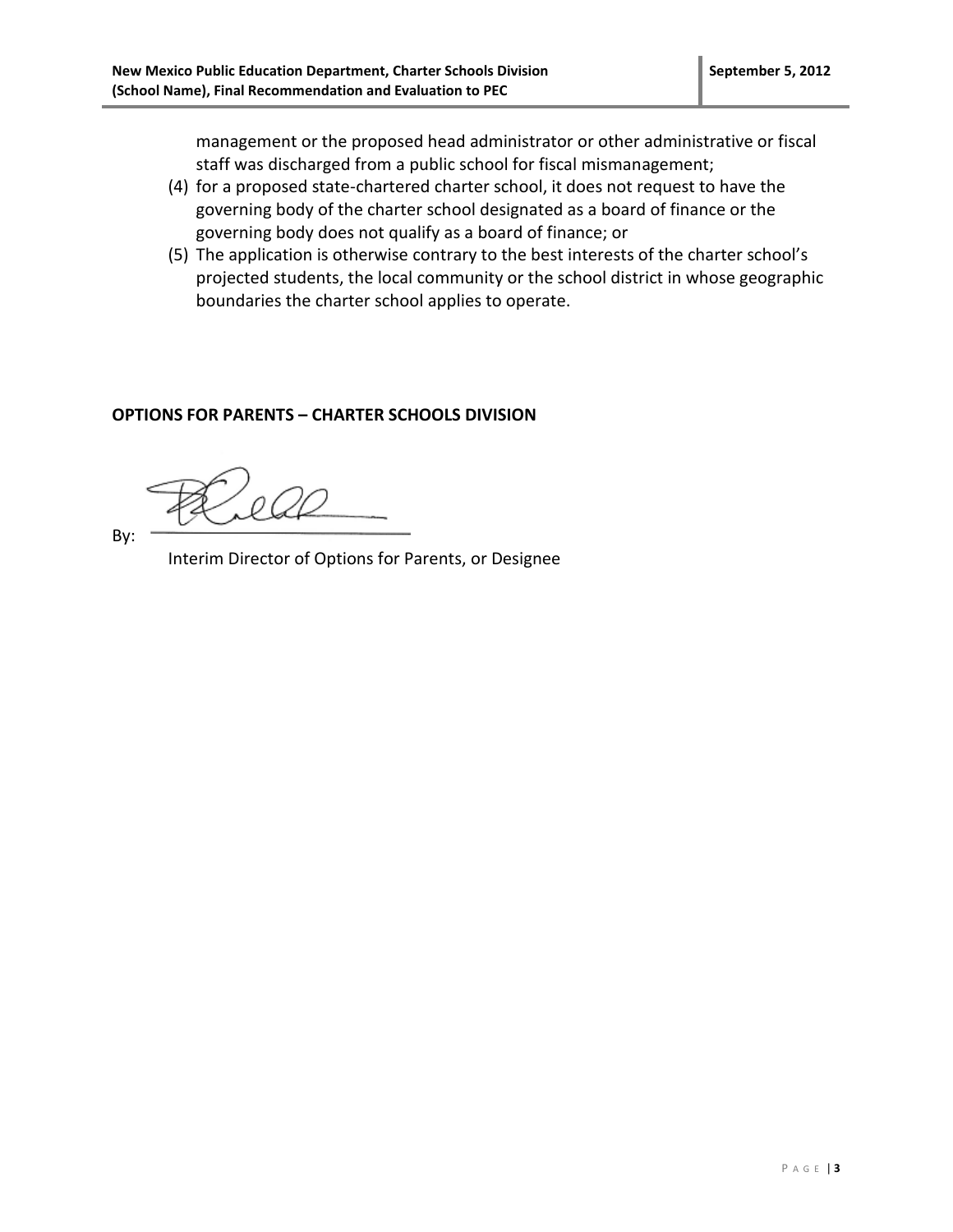# **I. Overall Score Sheet**

| <b>Section</b>                                                      | <b>Points Received</b> | <b>Applicant School's Possible</b><br><b>Points</b> |
|---------------------------------------------------------------------|------------------------|-----------------------------------------------------|
| Application                                                         |                        |                                                     |
| • Executive Summary                                                 | $\overline{4}$         | $\overline{4}$                                      |
| • Education Plan/Academic<br>Framework                              | 74                     | 114                                                 |
| • Organizational Plan and<br>Governance/Organizational<br>Framework | 50.5                   | 70                                                  |
| • Business Plan/ Financial<br>Framework                             | 12                     | 18                                                  |
| • Evidence of Support                                               | 9                      | 10                                                  |
| • Required Appendices                                               | 1.5                    | $\overline{2}$                                      |
| Capacity Interview                                                  | 18.5                   | 30                                                  |
| <b>Overall Score</b>                                                | 169.5                  | 248                                                 |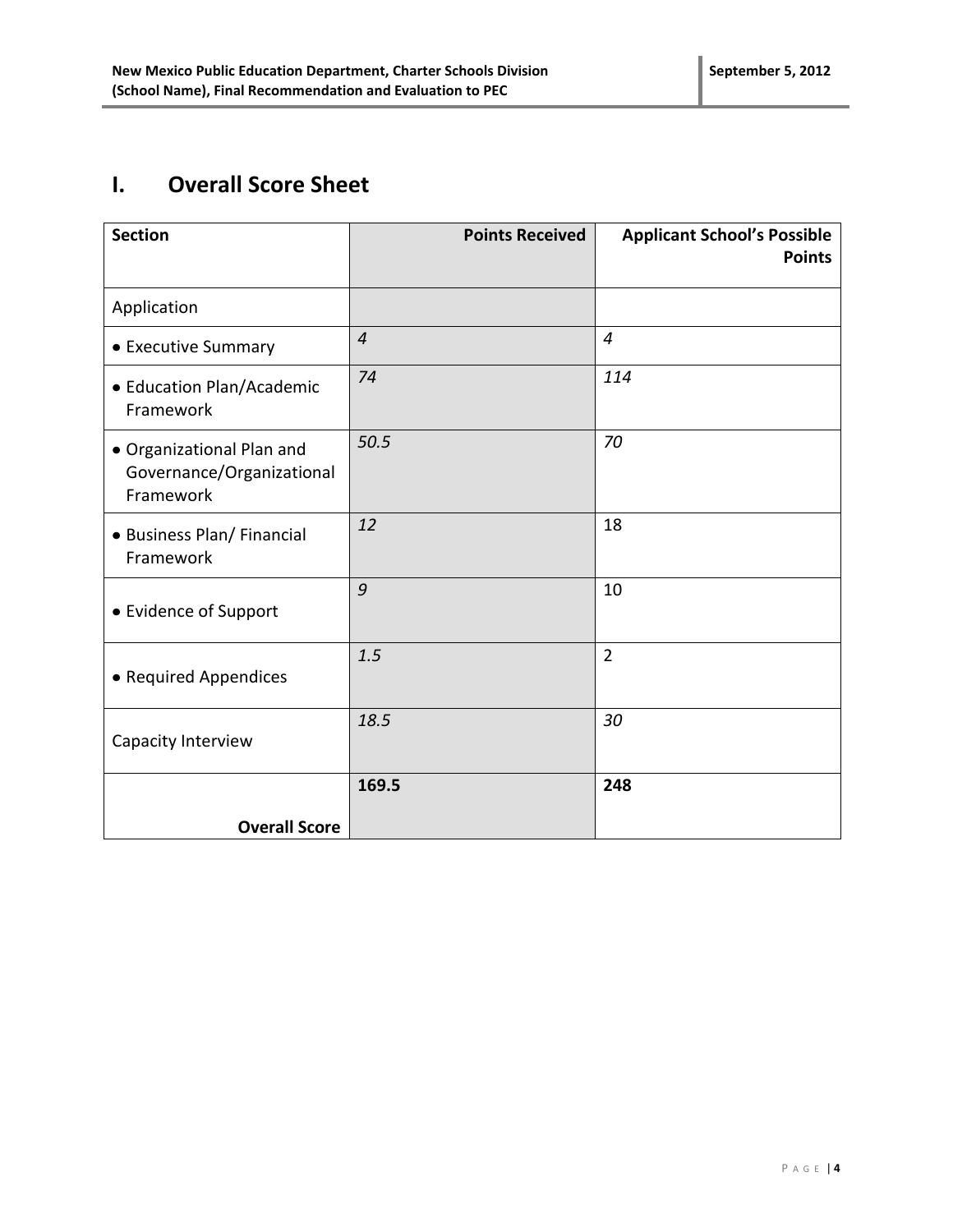## **II. Explanation Regarding Score Sheet**

In the final recommendation and analysis the review team and the CSD considers the overall score as well as the score in each individual section. For example, while the total possible points in the Business Plan only equals 18 points, it is essential that an applicant school score high in this section and have a sound financial plan. If an applicant school receives a low score in this section then the review team carefully considers that in their final analysis. Also please note that while the review team did not score the community input hearing, the review team and the CSD may reference it in the final recommendation and evaluation if pertinent information was offered that contradicts or affirms what was found in the application or the capacity interview. Second, if the applicant school's proposal did not answer any prompt as a result of applicability (e.g., the applicant school will be an elementary school and so did not provide responses to graduation-related prompts) then the review team and CSD will adjust the total possible points in the application section where the non-applicable item(s) is found as well as in the final score.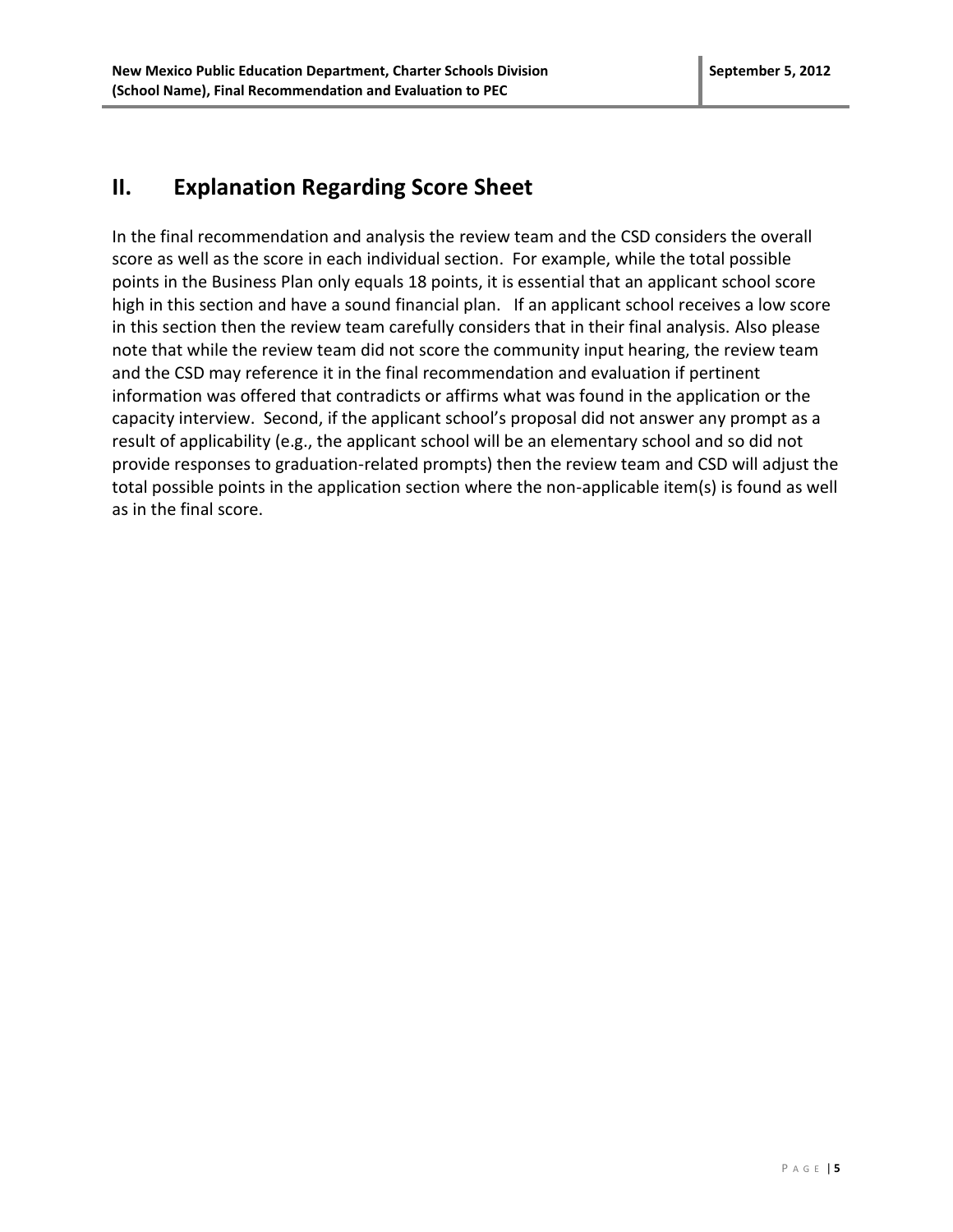## **III. Final Analysis**

| <b>Application Section</b>                  | <b>Points Received</b> | <b>Applicant School's Possible</b><br><b>Points</b> |
|---------------------------------------------|------------------------|-----------------------------------------------------|
| <b>Education Plan/Academic</b><br>Framework | 74                     | 114                                                 |

#### **Evidence/Statements Supporting Score in this Section**

The concept of incorporating health sciences in all classes so that students are prepared, upon graduation, for "challenging healthcare careers and college entrance" (10) is an innovative approach to educating children. In general, however, several components in the charter application and the applicants' answers in the capacity interview regarding the educational plan demonstrated a lack of cohesion.

The review team and the CSD agreed that the majority of the applicant's goals "partially met" the evaluation criteria as often they were not measurable nor did they reflect high expectations. The applicant school explains in their executive summary that the Gadsden Independent School District (GISD) is "unable to raise achievement, meet AYP in math and reading proficiency assessments, year after year, at nearly every school"(9). However, many of HSA's goals, as stated, will be measured based on GISD's performance; in addition these goals are insufficiently rigorous ("10% higher…than their cohorts in the local GISD"). Further, the goals demonstrate a misunderstanding of student growth and student subgroups. The growth goal offers no solution for measuring student growth and the subgroup goal only talks of one subgroup—"students with IEPs" (11). Overall, the goals for each of these categories do not translate into measurable or rigorous objectives.

The applicant school's proposal regarding the section on curriculum contains some adequate components, however, the way in which all of these components fit together is often unexplained or missing; thus this section is incomplete. First, the applicant school claims that it will "offer an evening program for adult community members who have not completed a high school diploma, and who may also require remedial support in math and English"(14) yet there is little to no evidence or explanation regarding the curriculum, approach, or funding for this piece of the school's endeavor.

Second, the applicant often proposed the integration of online learning—"online materials, virtual medical experiences"(16) and in the capacity interview the applicants proposed the use of "E2020" however, based on several statements made regarding online learning "blending of online tools"(14), "enroll in health related college courses online"(15) "virtual medical experiments and 'journeys', alongside guided lesson plans"(16), it is still not clear in the application or after the capacity interview how much of this online instruction makes up the curriculum.

Third, the review team and CSD agreed that the applicant's interest in, and plan to meet the needs of, English Language Learners (ELL) is thoughtful and appropriately supported and funded; nonetheless, the applicant's plans regarding special education and ancillary services are inadequate.

Fourth, the review team and CSD agreed that as presented, it appears that transportation is essential to the school's vision and mission—"Internship opportunities with healthcare professionals benefit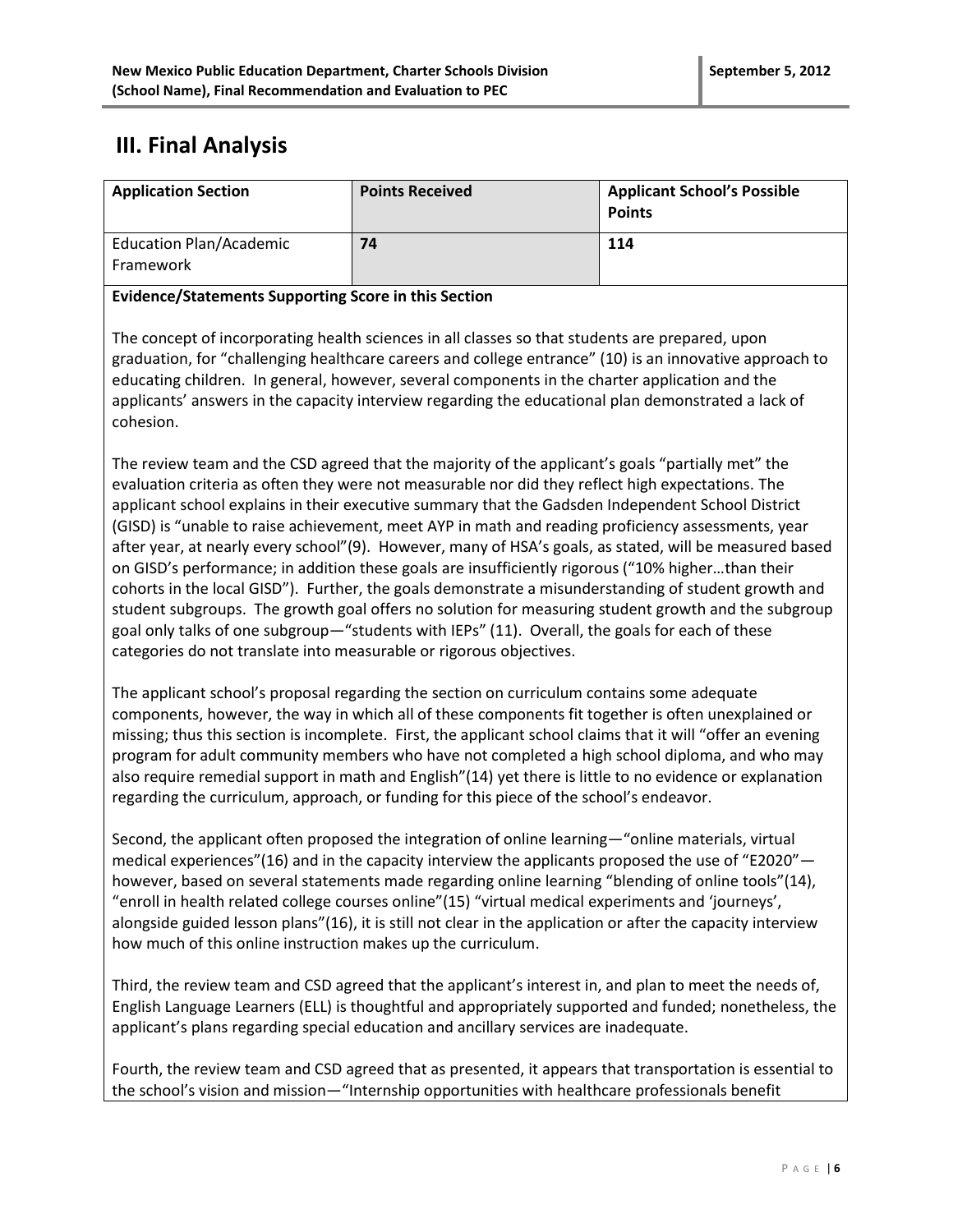students, employers, schools and the community…promotes the practice of positive work habits and attitudes"(22); regardless, the plan regarding transportation for these internships is inadequate as many of the tentative partnership possibilities are at least 30 minutes away—one is out of state—(e.g., La Clinica de Familia, El Paso Children's Hospital, New Mexico State University) (9).

Finally, the applicant school's approach to providing a plan to "communicate student progress to parents…and the broader community" raised concerns among the review team members and the CSD. The applicant proposes to use PowerSchool's reporting features as well as the internet and websites. Considering the fact that the applicant themselves explain that "100%" of the community is economically disadvantaged"(8) the usability and accessibility of this tool is limited and questionable as many of the parents, community members etc. may not be able to easily access a computer. This concern was reiterated at the community input hearing when a community member brought up the fact that she did not know about this school's proposal in the community. The community member said that while she heard it was "online" she and others did not have a computer. *For a more detailed explanation of this evaluation, please refer to the team application analysis.*

| <b>Application Section</b>                                        | <b>Points Received</b> | <b>Applicant School's Possible</b><br><b>Points</b> |
|-------------------------------------------------------------------|------------------------|-----------------------------------------------------|
| Organizational Plan and<br>Governance/Organizational<br>Framework | 50.5                   | 70                                                  |

**Evidence/Statements Supporting Score in this Section**

The review team and the CSD agreed that the organizational plan is inadequate as presented. Most importantly, the review team and the CSD decided that the role between Healthy Futures Inc. and the Health Sciences Academy is inappropriate and unclear as presented in the application. Several conflicting or nebulous statements regarding the role of Healthy Futures Inc. make the lines between the roles of the governing body, the school's head administrator, and the school's financial benefactors unclear. In the organizational chart on page 43 of the application, the Healthy Futures Team is presented as a floating entity next to the HSA Governing Board, but in the narrative description following this chart the applicant states "Healthy Futures will interface with both the HSA Governing Body and the school Head Administrator to carry out the described tasks…Healthy Futures will continue to guide in the operation of Health Sciences Academy; however, it will have no special authority beyond that of an advisor"(43). Also, when the applicant is asked to provide a "conflict of interest policy" for the school, the applicant provides a policy for Healthy Futures, which is a 501C3. Finally, in the Business Plan, the applicant writes "in the event that the applicant, Healthy Futures, is made aware that HSA is experiencing a temporary cash shortfall, due to unanticipated costs, student enrollment that falls below projections, or results in changes in the state funding formula, Healthy Futures and/or Andele Tutors have agreed to donate sufficient funds to cover the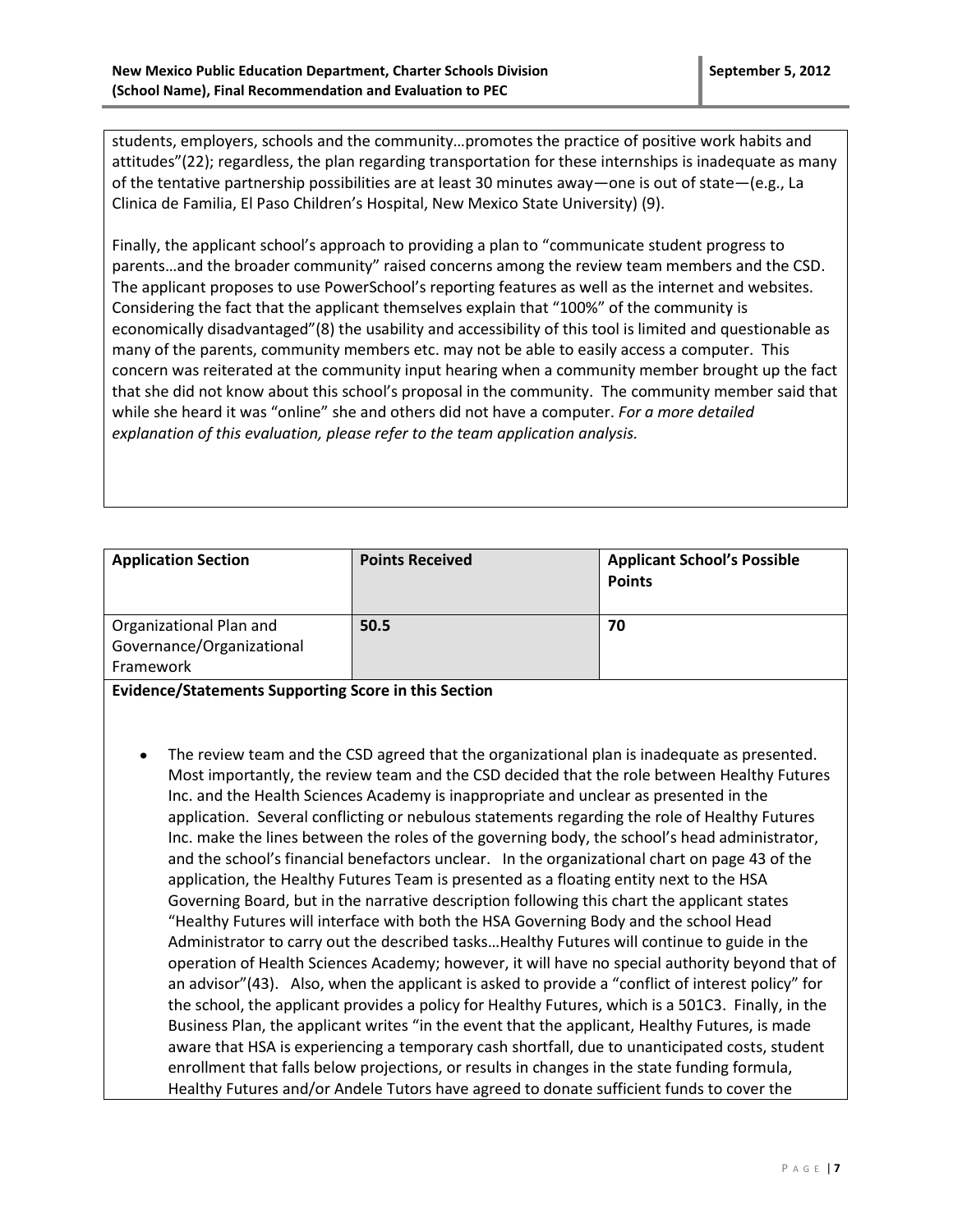shortfall and/or defer billing the school for services rendered until such cash flow shortfalls are relieved"(64). This implies a relationship that may be more than "advisory."

In addition to concerns about the relationship between HSA and Healthy Futures Inc. the review team and CSD agreed that while what the founders' and GB members' presented "reflects a wide range of expertise, knowledge, and experience," the physical location of these founders and GB members—many seem to reside outside Anthony, NM or even out of state—works in contrast to the school's mission, which emphasizes a school-community model and could potentially violate the Open Meetings Act. As determined from the application, the GB members appear to be in KS, MD, Santa Fe, NM etc. (39-40).

Finally, while the review team and CSD agreed that aforementioned issues are the most concerning components in the organizational plan, there are other sections in this plan that are often inadequate or unclear. For example, the job descriptions provided do not completely cover the roles which make this school innovative and unique (i.e., the "parent engagement coordinator" and the "health instructor"). The applicant's understanding of 504 plans and what falls into the responsibilities of the special education director is inadequate as written. In addition, no plan regarding Third-Party Relationships or Transportation is provided, yet, as mentioned earlier, internships appear to be essential to the mission of this school. Finally, the roles, job descriptions, and certification requirements of some staff demonstrates a lack of understanding from the applicant regarding what is legal or appropriate. For instance, the instructional assistant job description includes "non-licensed" and "supervise the classroom when the teacher is out" (appendix D). *To understand all other concerns, please see pp: 24- 45 of the "Team Application Analysis.*"

| <b>Application Section</b>                  | <b>Points Received</b> | <b>Applicant School's Possible</b><br><b>Points</b> |
|---------------------------------------------|------------------------|-----------------------------------------------------|
| <b>Business Plan/Financial</b><br>Framework | 12                     | 18                                                  |

#### **Evidence/Statements Supporting Score in this Section**

The review team and the CSD agreed that while the applicant displays some knowledge of acceptable financial policies and procedures, they do not appear knowledgeable about all of the items and details necessary to run a financially sound and compliant school. Specifically, the review team noted that there are no funds dedicated to food services, ancillary services, costs for the adult classes, or for the internal controls procedures or business policies in place.

In addition, the review team agreed that the job description for the business manager is not detailed, and the salaries for teachers appear low considering the high expectations of HSA's instructors as proposed in the application—implementing a health sciences curriculum, utilizing virtual environments,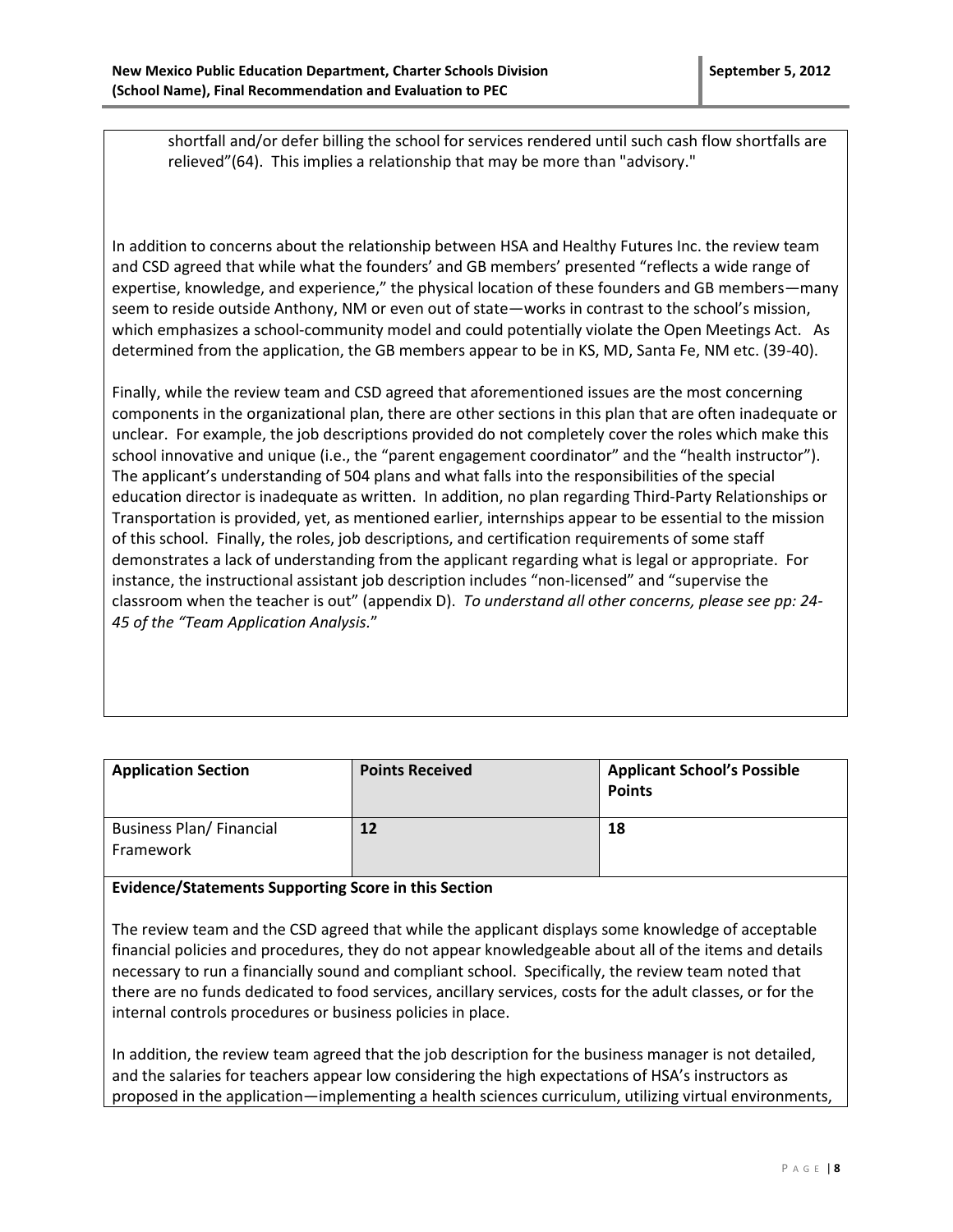and training instructional assistants. In addition, several important teachers are underfunded; the physical education teacher is budgeted at 12,000 (62) and a .2FTE Special Education teacher is low number considering the potential number of students to be served (47). *For a more detailed explanation of this evaluation, please refer to the team application analysis.*

| <b>Application Section</b>                                                                                                               | <b>Points Received</b> | <b>Applicant School's Possible</b><br><b>Points</b> |
|------------------------------------------------------------------------------------------------------------------------------------------|------------------------|-----------------------------------------------------|
| Executive Summary, Evidence of<br>Support, Required Appendices                                                                           | 14.5                   | 16                                                  |
| <b>Evidence/Statements Supporting Score in this Section</b><br>The review team found each of these sections to be adequate and complete. |                        |                                                     |

| <b>Section</b>     | <b>Points Received</b> | <b>Applicant School's Possible</b><br><b>Points</b> |
|--------------------|------------------------|-----------------------------------------------------|
| Capacity Interview | 18.5                   | 30                                                  |

#### **Evidence/Statements Supporting Score in this Section**

The capacity interview was designed to "determine the capacity of the founding group to implement the school plan described" in the application and to clarify points in the application that were not clear after the review team's discussions. Overall, the review team decided that the applicant's answers to the capacity interview questions did not demonstrate the necessary capacity to implement the plan proposed in the application; more importantly, concerns that the review team had after reviewing the application were not mitigated by the answers provided during the interview. For instance, when answering questions regarding the delineation of roles and responsibilities (between the GB, Healthy Futures Inc., and the head administrator) in the functioning of the school and in the completion of items on the planning year checklist, the school representatives still did not present a specific description/distinction between the levels of influence and leadership in the school. The representatives mentioned several groups and entities involved in carrying out the tasks of opening a new school (Healthy Futures Inc., founders, parents, etc.), but did not describe the relationship